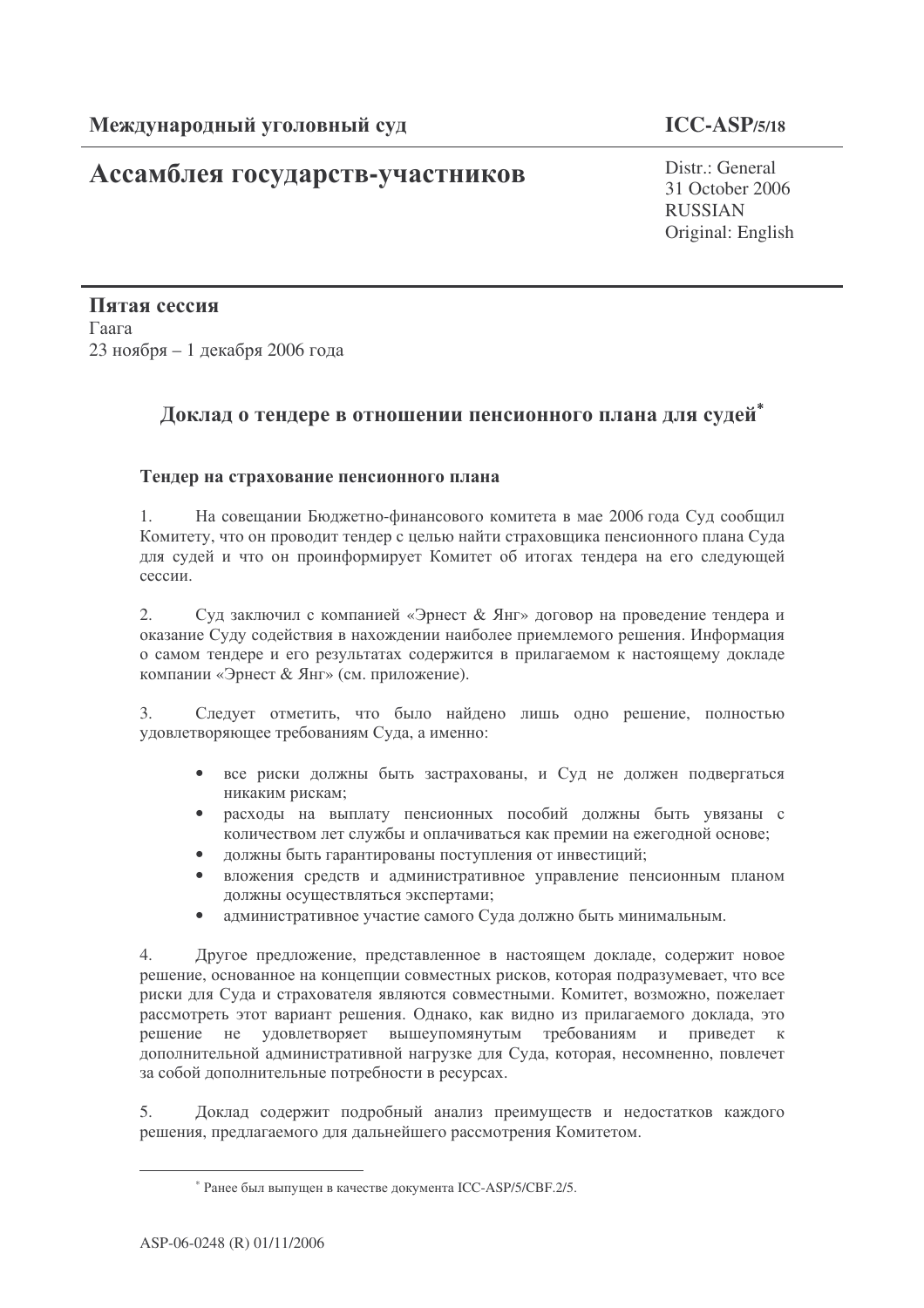### Ограничение уровня пенсии 12,5 или 16,5 процента от уровня конечного вознаграждения

В пункте 65 своего доклада ICC-ASP/5/1 Комитет просил Секретаря Суда 6. представить доклад, содержащий сопоставление текущего пенсионного плана с вариантом ограничения уровня пенсионного обеспечения судей 12,5 или 16,5 процента от уровня конечного вознаграждения. Это сопоставление приводится в таблице 1 ниже.

|                                                                                           | Ежегодный<br>оклад | Ежегодное<br>пенсионное<br>пособие | Средние расчетные<br>годовые расходы Суда<br>на выплату пенсий за<br>выслугу лет и в случае<br>смерти и потери<br>трудоспособности в<br>расчете на одного<br>судью | Средние расчетные<br>годовые расходы Суда<br>на выплату пенсий за<br>выслугу лет и в случае<br>смерти или потери<br>трудоспособности в<br>расчете на 18 судей |
|-------------------------------------------------------------------------------------------|--------------------|------------------------------------|--------------------------------------------------------------------------------------------------------------------------------------------------------------------|---------------------------------------------------------------------------------------------------------------------------------------------------------------|
| Вариант 1: пенсионное<br>пособие.<br>предусмотренное<br>текущим планом                    | 180 000            | 90 000                             | 155 560 <sup>1</sup>                                                                                                                                               | 2 800 000                                                                                                                                                     |
| Вариант 2: пенсионное<br>пособие в размере 12,5%<br>от уровня конечного<br>вознаграждения | 180 000            | 22 500                             | 38 890                                                                                                                                                             | 700 000                                                                                                                                                       |
| Вариант 3: пенсионное<br>пособие в размере 16,5%<br>от уровня конечного<br>вознаграждения | 180 000            | 29 700                             | 51 333                                                                                                                                                             | 924 000                                                                                                                                                       |

Таблица 1. Варианты уровня пенсионного обеспечения судей (в евро)

7. Суд хотел бы обратить внимание Комитета на решение Ассамблеи государствучастников о том, что судьи Международного уголовного суда имеют право на получение пенсионного пособия, аналогичного тому, которое получают судьи Международного Суда<sup>2</sup>. В соответствии с пенсионным планом Международного Суда пенсионное пособие судьи должно составлять половину от его годового оклада. Таким образом, снижение уровня пенсионного пособия для судей Международного уголовного суда до 12,5 или 16,5 процента от годового оклада не будет согласовываться с показателями пенсионного плана Международного Суда.

### Вариант прямой выплаты пенсионных взносов судьям

8. Комитет просил также Секретаря Суда включить в его доклад консультативное заключение относительно возможности предоставления судьям права делать прямые пенсионные взносы в какой-либо фонд по своему выбору. В докладе «Эрнест & Янг» рассматривается возможность принятия каким-либо судьей решения о получении его/ее пенсии в виле паушальной суммы в конце его/ее срока службы. Однако этот вариант не дает никакой экономии Суду, поскольку полные суммы премий должны быть выплачены страховщику до ухода судьи со своего поста.

<sup>&</sup>lt;sup>1</sup> На основе оценочных уровней страховых премий, содержащихся в докладе «Эрнест & Янг» от 25 ноября 2005 года.<br><sup>2</sup> Бюджет на первый финансовый период Суда, *Официальные отчеты Ассамблеи государств*-

участников Римского статута Международного уголовного суда, первая сессия, Нью-Йорк, 3-10 сентября 2002 года (издание Организации Объединенных Наций), ICC-ASP/1/3, часть III, приложение VI, пункт 5.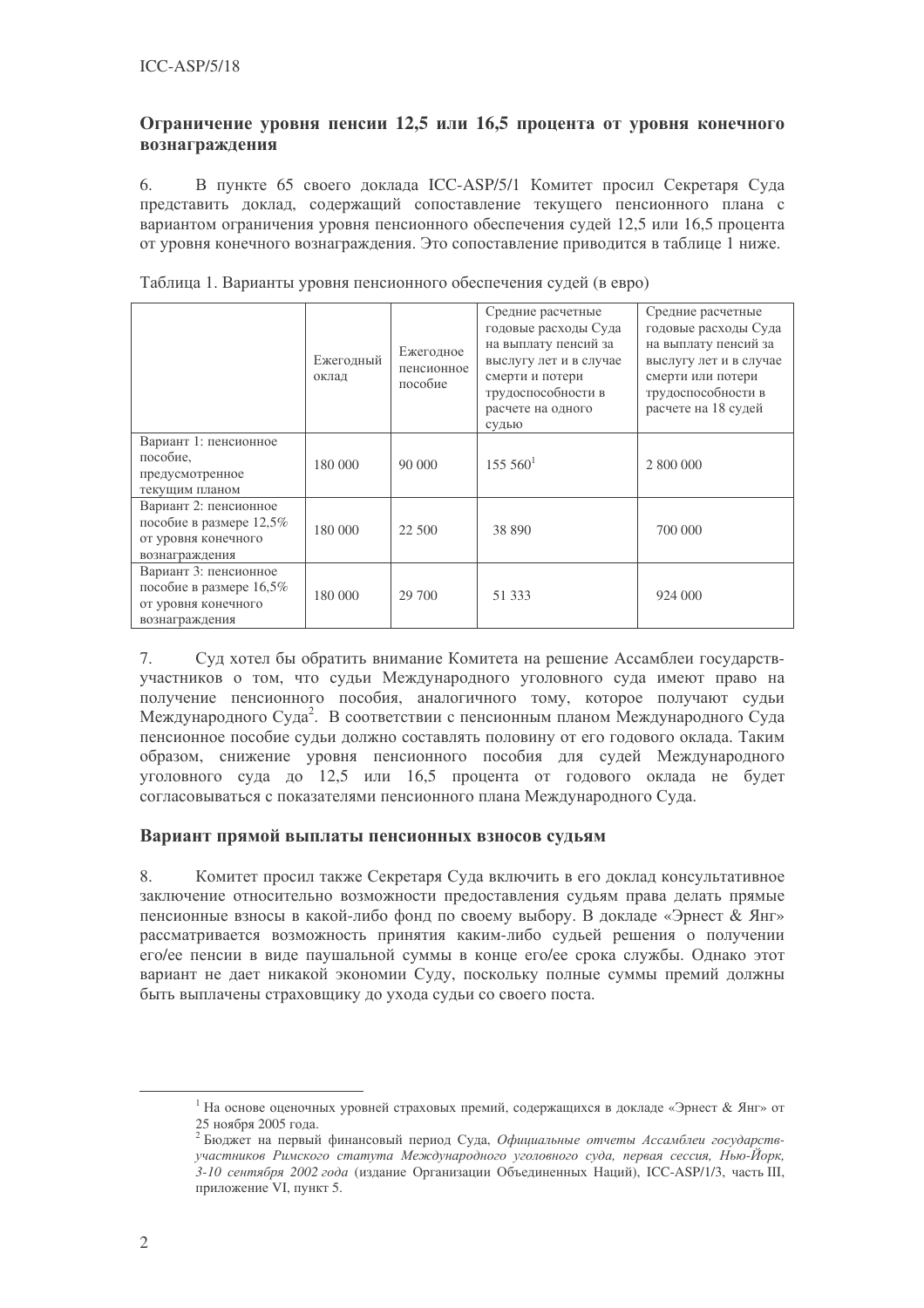9. Суд рассмотрел вариант прямого перечисления взносов судьям в течение их срока службы, как это предложено Комитетом в пункте 65 его вышеупомянутого доклада. По определению и в силу своего характера цель пенсии за выслугу лет заключается в обеспечении выплаты надлежащих пособий после завершения службы судьям, которые удовлетворяют критериям приемлемости с точки зрения возраста выхода на пенсию и срока службы<sup>3</sup>. Этот подход основывается на той предпосылке, что пенсионное пособие поддерживает определенный уровень жизни в качестве дохода, заменяющего оклад. Суд считает, что этот вариант решения вновь возлагает риск и административные расходы не на страховщика, а на Суд. Таким образом, Суд может предвидеть ряд противоречий и трудностей, некоторые из которых приводятся ниже:

- а) судья будет получать от Суда одновременно годовой оклад и пенсионные взносы:
- b) судья имеет право получать пенсию только, если он/она прослужил(а) полных три года, однако накопление пенсии происходит с даты назначения. Выплата взносов с самого начала означает, что судья будет получать пенсионные взносы, которые он/она еще не заработал(а). С другой стороны, если выплату отсрочить до конца третьего года, то Суду, возможно, придется создать специальный фонд, в котором будут храниться накопленные, но невыплаченные суммы;
- с) Суд не застрахован на случай нетрудоспособности или смерти судей;
- d) в отсутствие страховщика Суду придется нести ответственность за калькуляцию актуарной стоимости пенсии судей не только на годовой основе, но и непрерывно в зависимости от изменений конъюнктуры и изменений в личном положении судей:
- е) если годовые премии будут выплачиваться страховщику, то последний будет гарантировать минимальную прибыль от вложения этих средств, которая выплачивается Суду. Если же эти премии будут выплачиваться непосредственно судьям, то ответственность за получение прибыли на инвестиции передается судьям.

 $10<sub>1</sub>$ Ввиду вышесказанного, предоставление судьям права перечислять свои пенсионные взносы в какой-либо фонд по своему выбору приведет к возникновению дополнительных проблем и, очевидно, не будет являться наилучшим решением.

<sup>&</sup>lt;sup>3</sup> Полное пособие выплачивается судье, прослужившему полный девятилетний срок, тогда как пособие, выплачиваемое судье, прослужившему меньший срок, пропорционально уменьшается. См. приложение к резолюции ICC-ASP/3/Res.3, добавление 2, статья 1.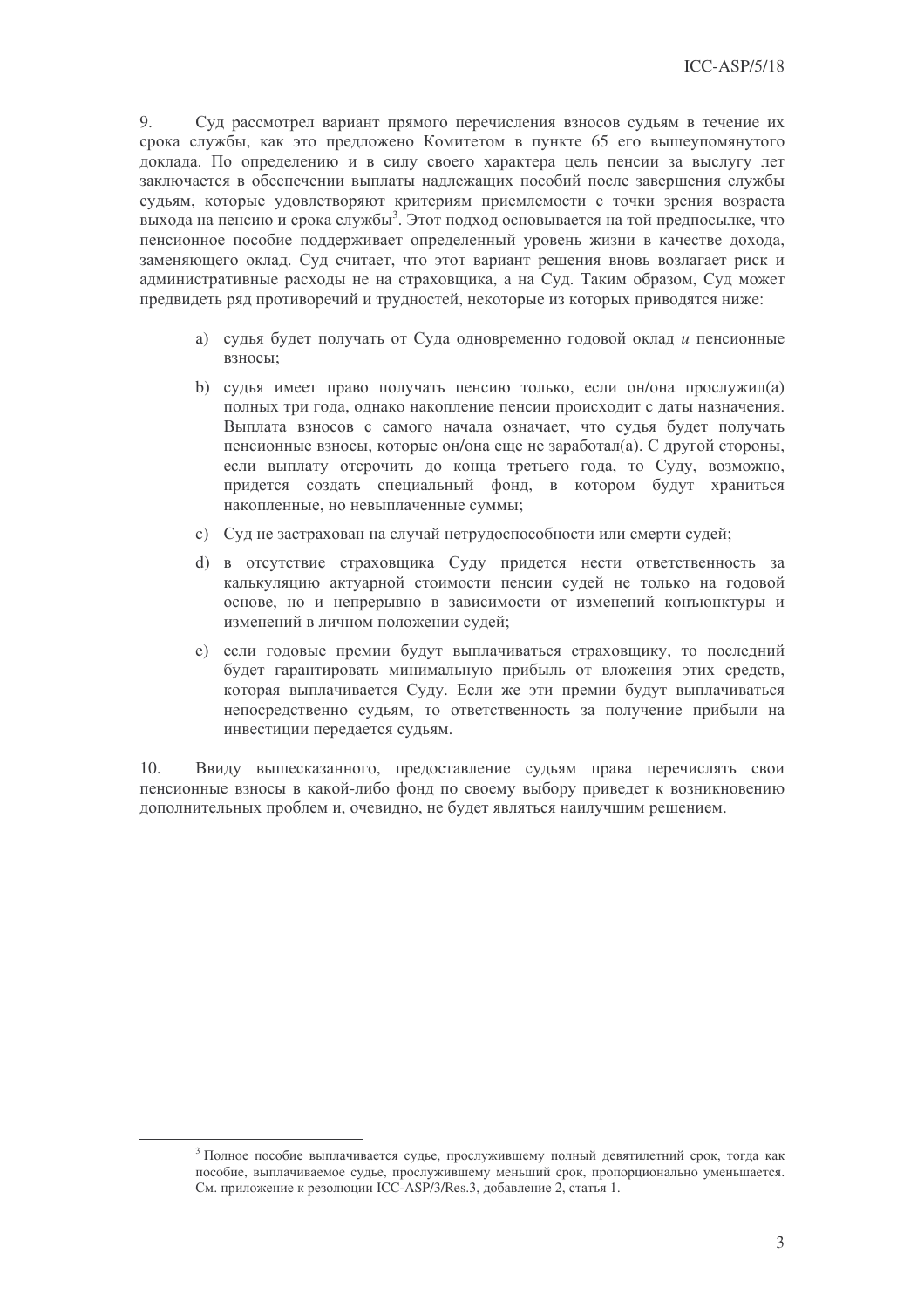# Приложение

# Доклад «Эрнст & Янг актуариссен БВ» Международному уголовному суду о пенсионном плане Суда для судей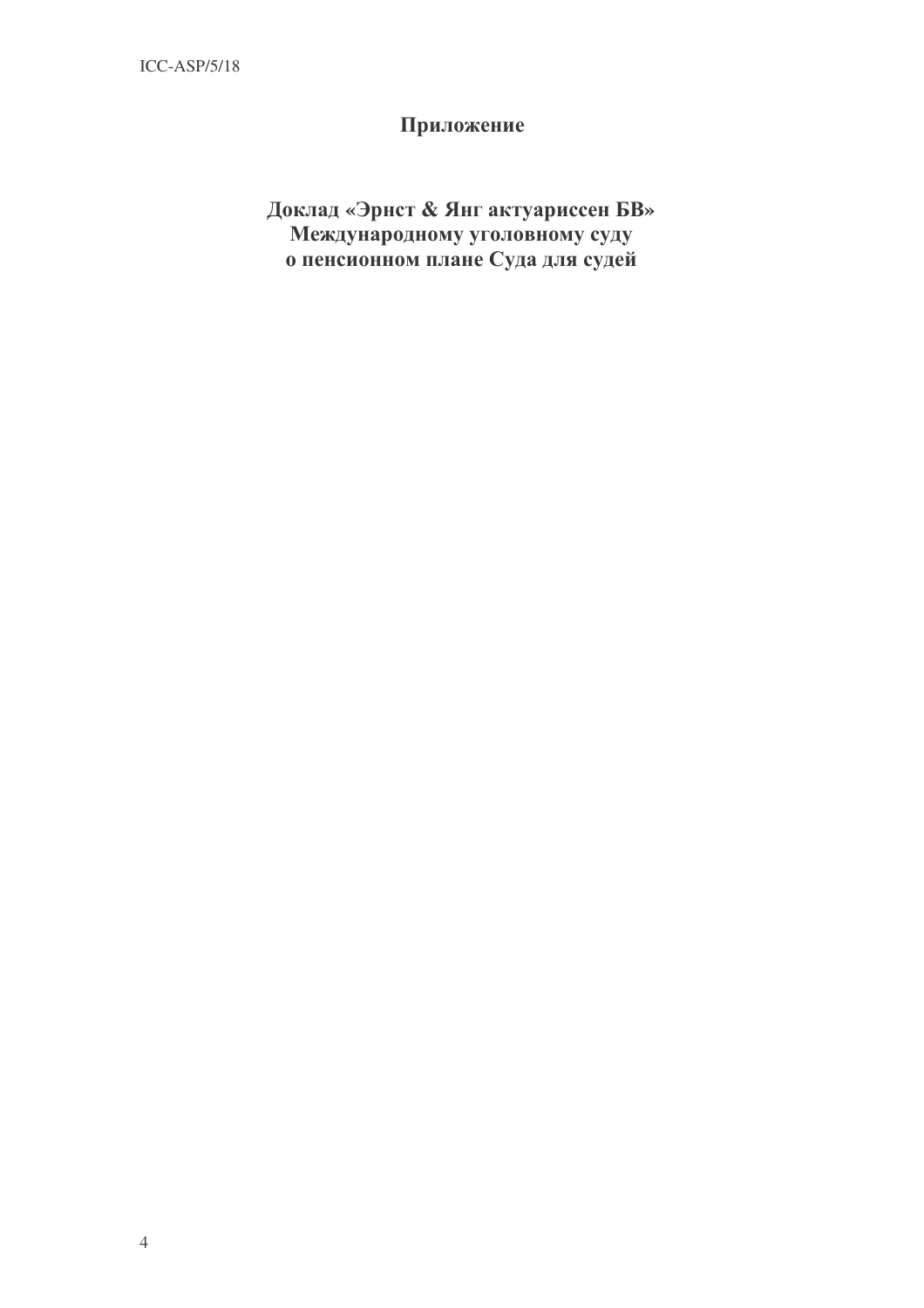# СОДЕРЖАНИЕ

|       |                                         | Cmp.           |
|-------|-----------------------------------------|----------------|
| 1.    | Введение                                | 6              |
| 2.    | Процесс                                 | $\overline{7}$ |
| 2.1   | Этап 1                                  | $\overline{7}$ |
| 2.1.1 | Результаты                              | $\tau$         |
| 2.2   | Этап 2                                  | 8              |
| 2.2.1 | Процесс                                 | 8              |
| 3.    | Представленные предложения              | 9              |
| 3.1   | Резюме предложения компании «Альянс»    | 9              |
| 3.2   | Резюме предложения компании «Дженерали» | 10             |
| 3.3   | Сопоставление предложений               | 10             |
| 3.3.1 | Понимание рисков                        | 10             |
| 3.3.2 | Расходы                                 | 12             |
| 4.    | Резюме                                  | 13             |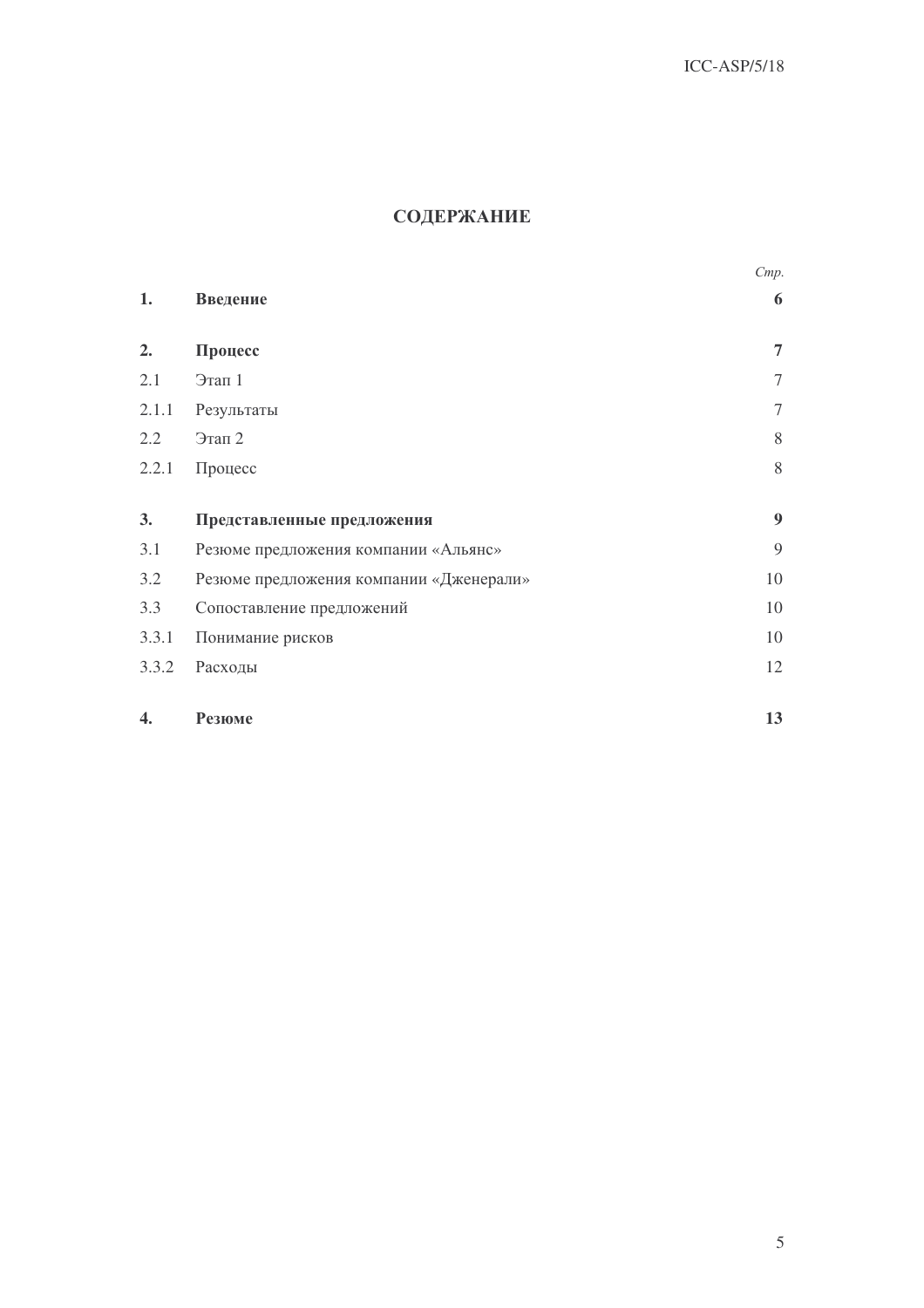#### $1<sub>1</sub>$ Ввеление

Международный уголовный суд, именуемый далее «Суд», использует два пенсионных плана - один для сотрудников Суда, а другой для судей. План для сотрудников Суда страхуется Объединенным пенсионным фондом персонала Организации Объединенных Наций. План для судей в настоящее время не застрахован и финансируется как пенсионный план Сула, основанный на выплате пенсий из текущих поступлений.

Суд определил, что риски, связанные с самостоятельным управлением пенсионным планом, предусматривающим выплату пенсий из текущих поступлений, слишком велики, для того чтобы Суд мог их взять на себя. Он отмечает два главных риска:

- страховой риск; и
- инвестиционный риск.

Суд намерен передать эти риски другим организациям и с этой целью обратился к компании «Эрнест & Янг актуариссен БВ» (ЭЯА) с просьбой оказать ему содействие в выборе стороны, которая может предоставить Суду рассматриваемые ниже услуги.

### Текущее положение

### Пенсионная система

- Суд применяет систему выплаты пенсий из текущих поступлений, и какоелибо внешнее финансирование отсутствует. Суд самостоятельно решает все административные вопросы, связанные с пенсиями, и он же несет все риски.
- Суд сделал оговорку в отношении покрытия расходов на накопление пенсии за предыдущие годы на основе примерной оценки соответствующих расходов.

### Участники

- В обычном варианте активная группа участников насчитывает 18 судей.
- В настоящее время имеются три неактивных участника.
- Выборы судей проходят раз в три года, и во время каждых выборов шесть судей уходят в отставку и на их место избираются шесть новых судей.

### Предпочтительное положение

- Суд желает найти всеобъемлющее решение, т.е. вариант, при котором одна и та же сторона будет заниматься:
- рисков пенсионному плану страхованием  $\Pi$ <sup>O</sup> (смертность, продолжительность жизни и нетрудоспособность);
- инвестированием средств (с инвестиционными гарантиями или без таковых); и
- управлением пенсионным планом.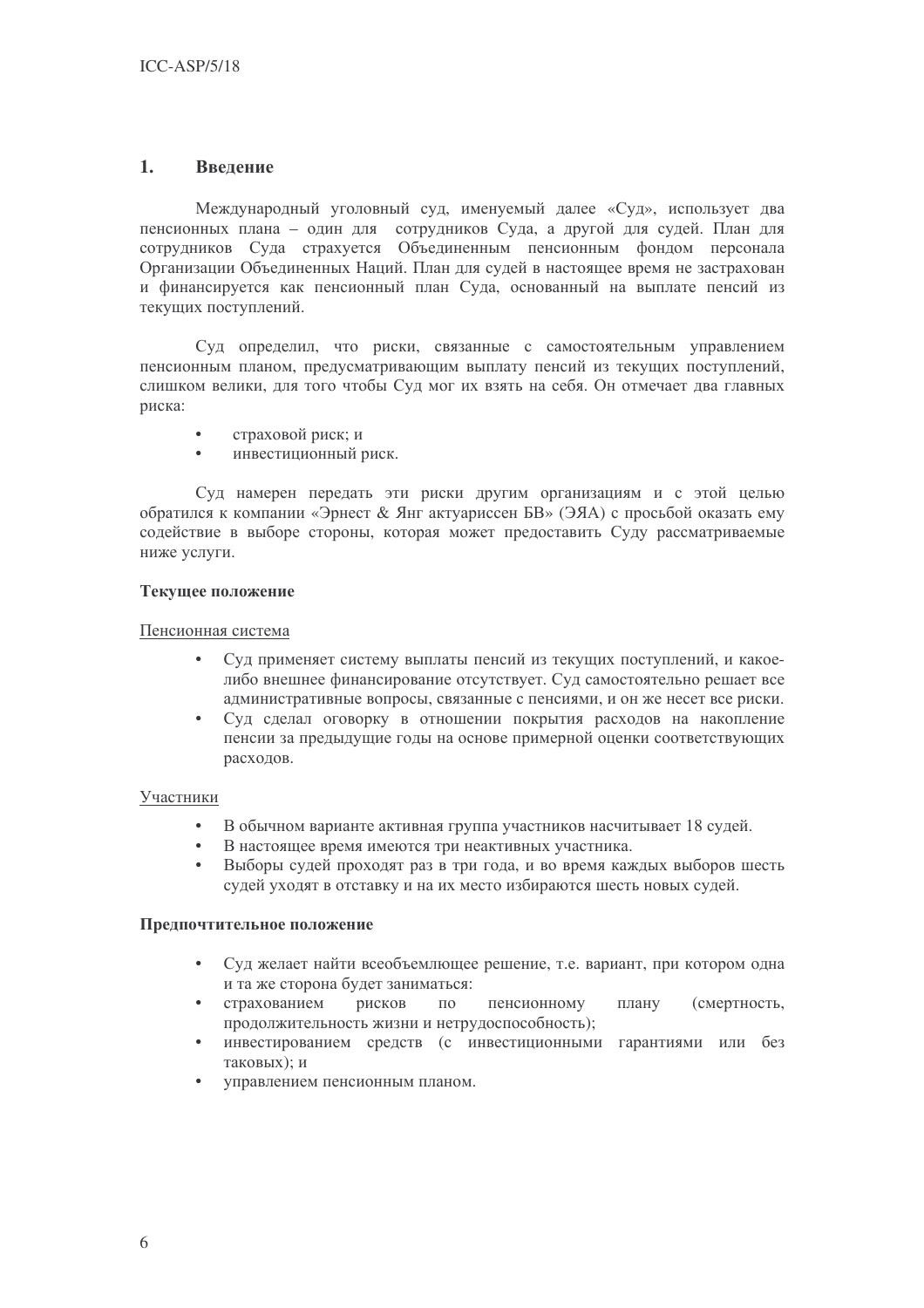#### $2.$ Процесс

Суд просил ЭЯА провести тщательный анализ для установления того, пожелают ли страховые брокеры и как национальные, так и международные страховшики застраховать пенсионный план для судей (этап 1). На основе выводов, сделанных в результате этого анализа, сторонам будет предложено представить предложение по администрированию, страхованию и инвестированию средств пенсионного плана для судей (этап 2).

#### $2.1$ Этап 1

На этом этапе Суд предложил десяти сторонам оценить пенсионный план МУС для судей и сообщить, желают ли или способны ли они представить соответствующее предложение в установленные сроки. Эти стороны можно подразделить на три группы: брокеры, национальные страховщики и международные страховщики.

Предложение было направлено следующим сторонам:

Национальные страховщики:

- «АЭГОН НВ»
- «Дельта Ллойд» (Авива ПЛК)
- «Натионале Недерланден» (Группа ИНГ)

Международные страховщики:

- «Дженерали»
- «Альянс АГ»
- $\overline{a}$ «Пруденшл ПЛК»
- «Акса груп»

Брокеры:

- «AOH»
- «Ван Бреда груп»
- «Ван Хал Анстот, макеларс ин ассурантьен»

#### $2.1.1$ Результаты

### Национальные страховщики

На этапе 1 все три национальных страховщика заявили о том, что они желают представить предложение по пенсионному плану МУС для судей.

### Международные страховщики

- Как «Дженерали», так и «Альянс» заявили о том, что они желают представить предложение и сделали это. Их предложения приводятся далее в настоящем докладе.
- «Акса груп» сообщила о том, что пенсионный план МУС слишком увеличит объем административной работы в этой компании и поэтому они не смогут представить соответствующее предложение.
- Никакого ответа от компании «Пруденшл» не поступило.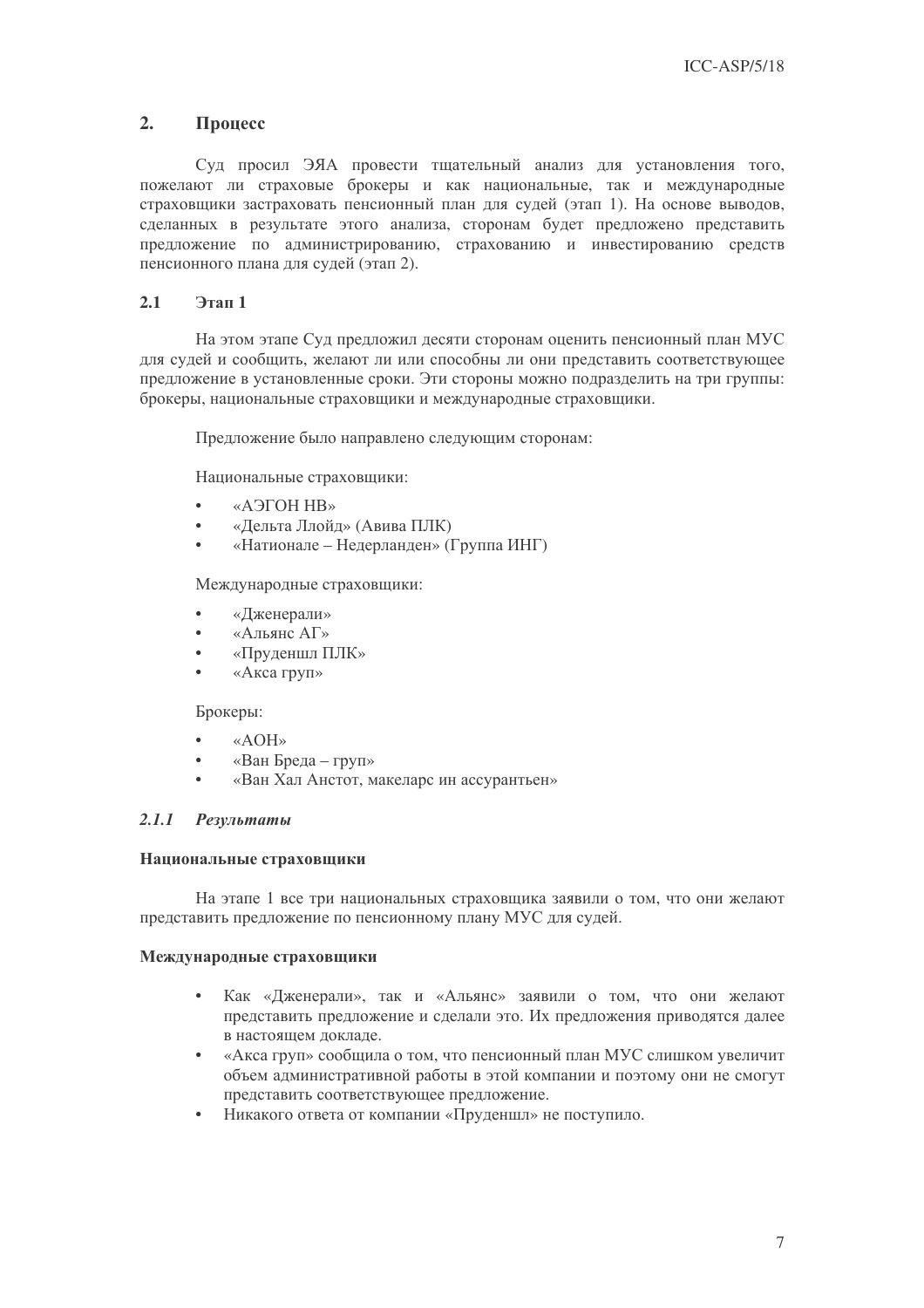### Брокеры

- Как «Ван Бреда груп», так и «АОН» сообщили о том, что они имеют возможность помочь МУС найти какую-либо сторону, которая возьмется за страхование, администрирование и инвестирование средств по линии пенсионного плана МУС для судей. Однако обе эти стороны предложили точно такие же услуги, какие в настоящее время предоставляет компания «Эрнест & Янг актуариссен БВ», и поэтому им не было направлено приглашения представить предложения.
- Компания «Ван Хал Анстот» сообщила, что она не имеет возможности представить предложения.

#### $2.2$ Этап 2

На этапе 2 сторонам, сообщившим о том, что они способны представить соответствующее предложение, было предложено сделать это.

#### $2.2.1$  $$

На этапе 2 «АЕГОН» «Дельта Ллойд» и «Натионале – Недерланден» сообщили, что они все-таки не смогут представить соответствующие предложения.

- $\mathbf{1}$ «Дельта Ллойд» и «Натионале - Недерланден» тщательно изучили просьбу о представлении предложения и пришли к выводу, что особые алминистративные аспекты управления пенсионным планом МУС возложат слишком большое бремя на их административный аппарат.
- $\overline{2}$ «АЕГОН» сообщил, что ввиду относительно короткого срока, выделенного на подготовку предложения, а также с учетом особых потребностей Суда, он не имеет возможности представить соответствующее предложение.
- $\mathfrak{Z}$ После того как «АЕГОН» сообщил, что он не сможет представить соответствующее предложение, аналогичная просьба была адресована компании «Ахмеа». Мы получили от нее предложение 29 августа 2006 года. Из предложения «Ахмеа» явствует, что она не сможет удовлетворить потребности Суда. Эта компания попыталась приспособить пенсионный план для судей к своему голландскому административному механизму. Связанные  $\mathcal{C}$ определенными трудностями аспекты пенсионного плана были оставлены без внимания (например, минимальные суммы пенсии, выплачиваемой супругам, и различные пенсионные возраста). Компания «Ахмеа» не дала ответов на все вопросы, заданные нами в рамках адресованной компании просьбы.

Компания ЭАЯ провела широкие переговоры как с «Натионале -Недерланден», так и «Дельта Ллойд» с целью изыскания возможностей для представления предложений обеими сторонами. Однако в итоге был разработан сценарий, по которому в пенсионный план для судей необходимо будет внести значительные изменения. Поскольку это настоящим проектом не предусматривалось, мы решили прекратить работу над предложением этих двух сторон.

Как компания «Альянс», так и компания «Дженерали» представили соответствующее предложение.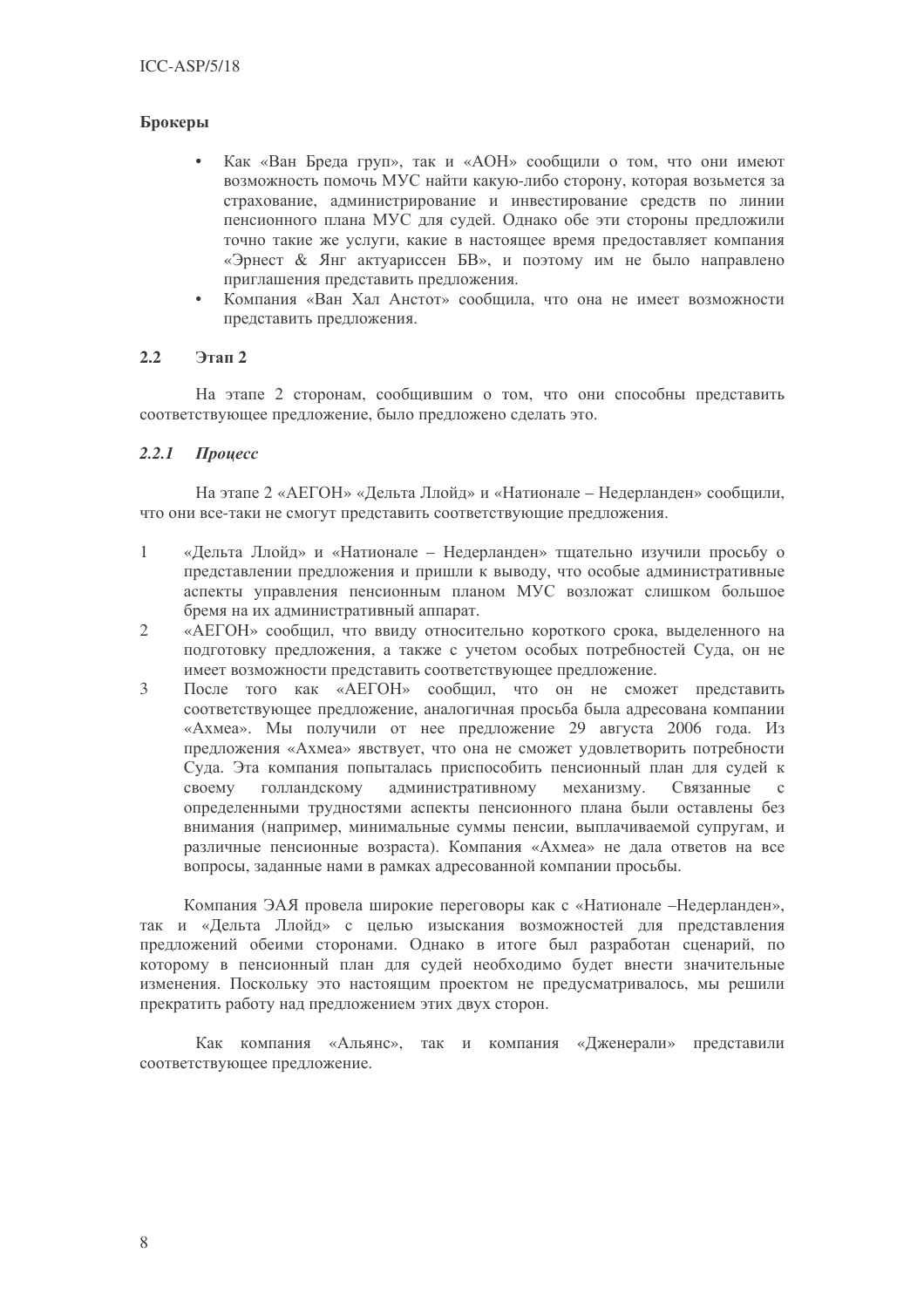#### $3<sub>1</sub>$ Представленные предложения

Мы получили два подходящих предложения - одно от компании «Альянс» и другое - от компании «Дженерали». В полученных предложениях используются различные подходы, основанные на различных видах продукции и формах несения рисков, и поэтому их трудно сопоставлять. Ниже приводится краткое изложение основных элементов каждого предложения, за которым следует сопоставление между двумя сторонами с точки зрения расходов и рисков.

#### $3.1$ Резюме предложения компании «Альянс»

Компания «Альянс» предлагает подготовить страховой план для судей, как традиционный (голландский) пенсионный план.

- МУС выплачивает ежеголные пенсионные премии, а компания «Альянс» гарантирует выплату всех застрахованных пенсий, связанных с этими премиями.
- Если прибыль на инвестиции превышает 3,3%, то излишек возвращается MYC.
- Административные расходы составляют 7% от ежегодных премий.
- Компания «Альянс» предлагает новое решение. Компания обладает ограниченным опытом в плане международных контрактов и продуктов в виде установленного пособия (как, например, пенсионный план МУС).
- Компания «Альянс» указала, что она будет готова предложить судьям индивидуальный выбор отказа от гарантий. Поэтому судьи могут отказаться от плана с установленным пособием (УП) и принять план с установленным взносом (УВ). Преимущество этого плана для отдельного судьи заключается в том, что деньги можно перемещать. Недостаток же заключается в том, что все потенциальные прибыли пойдут судье, а не Суду, и судья будет сам нести свой риск.

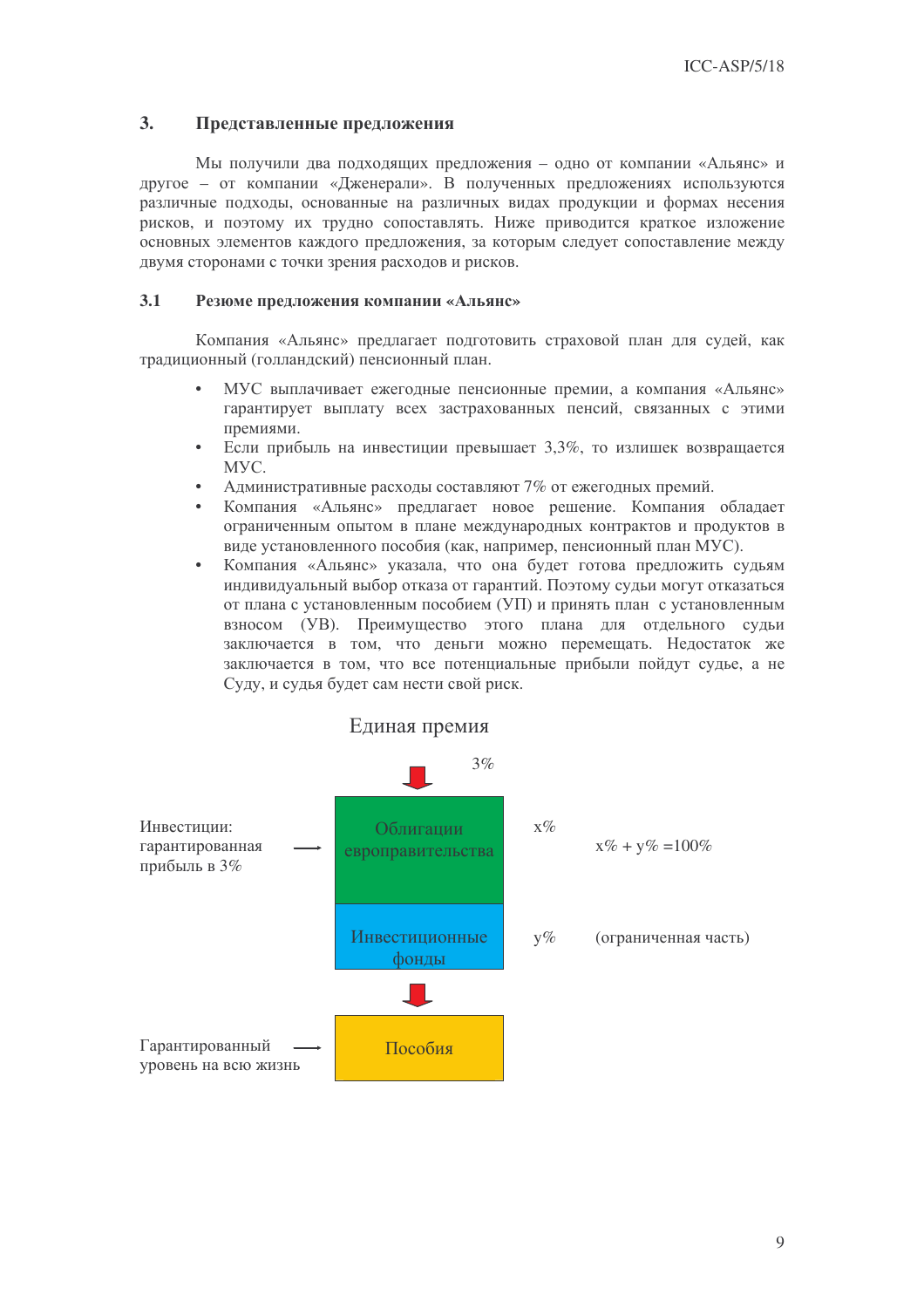#### **3.2** (зюме предложения компании «Дженерали»

Компания «Дженерали» предлагает решение, в котором они предусматривают для Суда две основные гарантии:

- $1 B$ чале службы судьи компания ния «Дженера ли» устанавливает максимальную стоимость покупки пенсии на уровне определенной суммы в зависимости от конъюнктуры рынка и от возраста и пола судьи.
- 2 Инвестированные средства приносят минимальную фиксированную прибыль (в настоящее время 2%). Эта прибыль может устанавливаться ежегодно, раз в два или в три года.
- Компания «Дженерали» предлагает проверенное решение;
- фактическая стоимость пенсии зависит от прибыли на инвестиции;
- краткосрочные риски (смерть и потеря трудоспособности) не страхуются, а это означает, что компания «Дженерали» не в полной мере соблюдает условия, содержащиеся в просьбе о представлении предложений;
- предлагаемое решение обеспечивает большую гибкость, однако заключает в себе больший риск для Суда;
- предлагаемый гарантированный процент ниже, чем гарантированный процент, предлагаемый компанией «Альянс».



### 3.3 Сопоставление предложений

#### *3.3.1* онимание рисков

В решении компании «Альянс» все краткосрочные и долгосрочные риски покрываются страховщиком, а Суд выплачивает за это страхование премию. Компания «Дженерали» предлагает иную схему. Она не страхует риски. В приводимом ниже примере мы разъясняем, как покрываются риски обеими сторонами.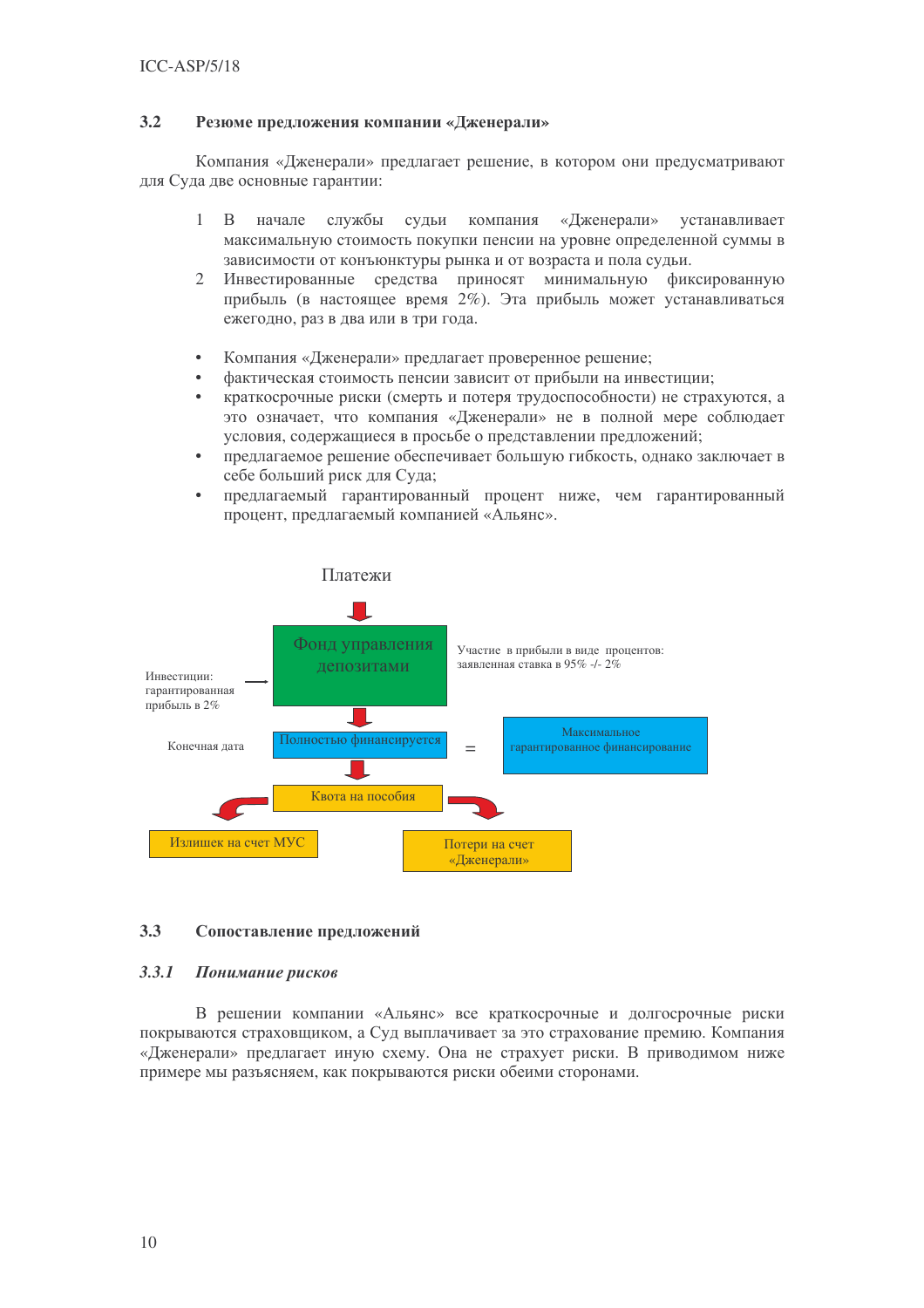### «Альянс»:



В случае компании «Альянс» Суд будет выплачивать ежегодные премии, которые частично состоят из премии за риск и частично из инвестиционной премии. Инвестиционная премия используется для финансирования пенсии при выходе в отставку, в то время как премия за риск, как подразумевается, используется для финансирования краткосрочного риска. Это означает, что если судья умирает или теряет трудоспособность, то компания «Альянс» выплатит разницу между уже профинансированными суммами и стоимостью пособий.



### Компания «Дженерали»:

Суд выплачивает компании «Дженерали» ежегодную премию. Эта премия инвестируется в фонд управления депозитами. Если участник умирает или теряет трудоспособность, компания «Дженерали» выдает квоту на пособия. Эта квота не может превышать максимальный уровень финансирования, который устанавливается в начале срока службы судьи. Этот максимальный уровень финансирования финансируется в течение периода активной службы судьи по ставке премии, а предполагаемая прибыль от инвестиций устанавливается Судом. Если смерть или потеря трудоспособности наступают до того, как судья завершил срок своей службы, Суд должен будет выплатить разницу между уже профинансированной суммой и суммой, на которую установлена квота компанией «Дженерали». Суд может выбрать, как финансировать эту разницу: либо с помощью одной премии, либо на протяжении ряда лет. В этом предложении Суд выступает в роли своего собственного страховщика; задолженность по пенсии одного судьи может быть покрыта за счет (ожидаемых) излишков по пенсиям других судей.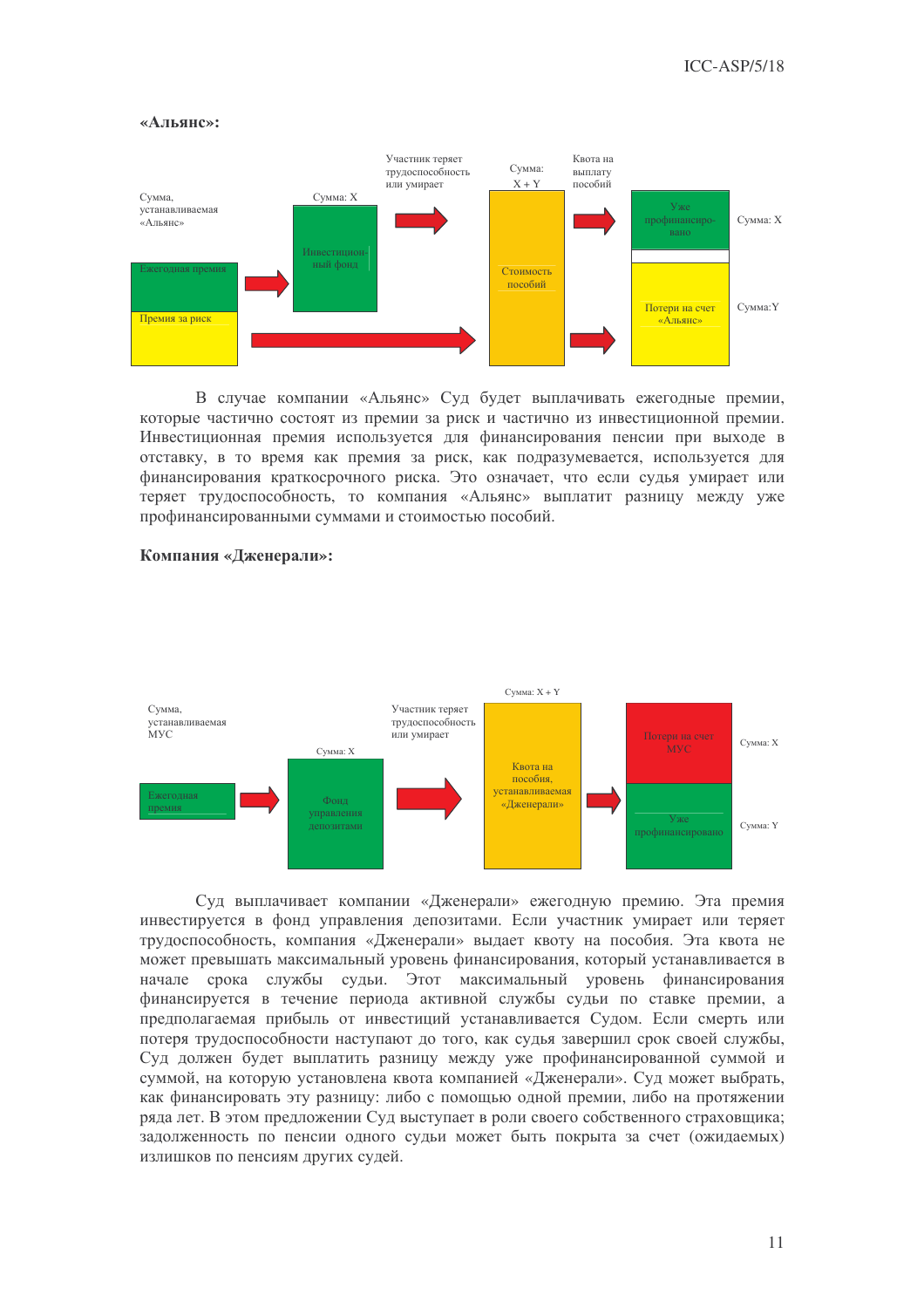### 3.3.2 Расходы

Мы различаем три вида расходов для Суда:

- стоимость пенсионных отчислений;  $\mathbf{1}$
- 2 стоимость страхования рисков; и
- 3 алминистративные и инвестиционные расходы.

### Стоимость пенсионных отчислений

Сопоставить стоимость пенсионных отчислений между двумя сторонами невозможно. Это вызвано тем фактом, что компания «Дженерали» не устанавливает какой-либо квоты на стоимость пособий, а только определяет гарантированную максимальную стоимость.

- Компания «Дженерали» установит квоту на пособие на дату получения права на пенсию, которая будет основываться на конъюнктуре рынка на дату получения права на пенсию. Они гарантируют, что это будет ниже максимального уровня финансирования. Суду также предлагается запросить квоту на пособия у любого другого страховщика, если он этого пожелает, обеспечив тем самым получение наилучшей цены.
- Поскольку компания «Альянс» предлагает гарантии, цена пособий известна заранее и может быть легко заложена Судом в бюджет.

В целом можно сказать, что при рыночной процентной ставке ниже 3% компания «Альянс» предлагает лучший вариант, поскольку они всегда гарантируют поступления по процентам в размере 3%. Если рыночная процентная ставка превышает 3%, то все будет зависеть от различных факторов, как, например, объем расходов, показатели смертности и т.д. Однако в случае компании «Дженерали» Суду предоставляется возможность выбрать наилучший вариант среди различных компаний, предоставляющих услуги. В добавлении приводится сопоставление максимального уровня финансирования компании «Дженерали» с примерным объемом средств на дату получения права на пенсию компании «Альянс».

### Стоимость страхования рисков

Поскольку компания «Дженерали» не предлагает страхование рисков, то по данному пункту невозможно сопоставить предложения двух сторон.

### Административные и инвестиционные расходы

Исходя из структуры расходов, определенной участвующими в торгах сторонами, мы сделали оценку первоначальных и ежегодных расходов по обоим предложениям. Стороны используют различные методы расчета расходов. Компания «Дженерали» предлагает фиксированные ежегодные расходы, в то время как компания «Альянс» рассчитывает расходы как процент от премии. В этом примере мы не учитывали внутренние расходы, которые Суд должен будет нести совместно с обеими сторонами.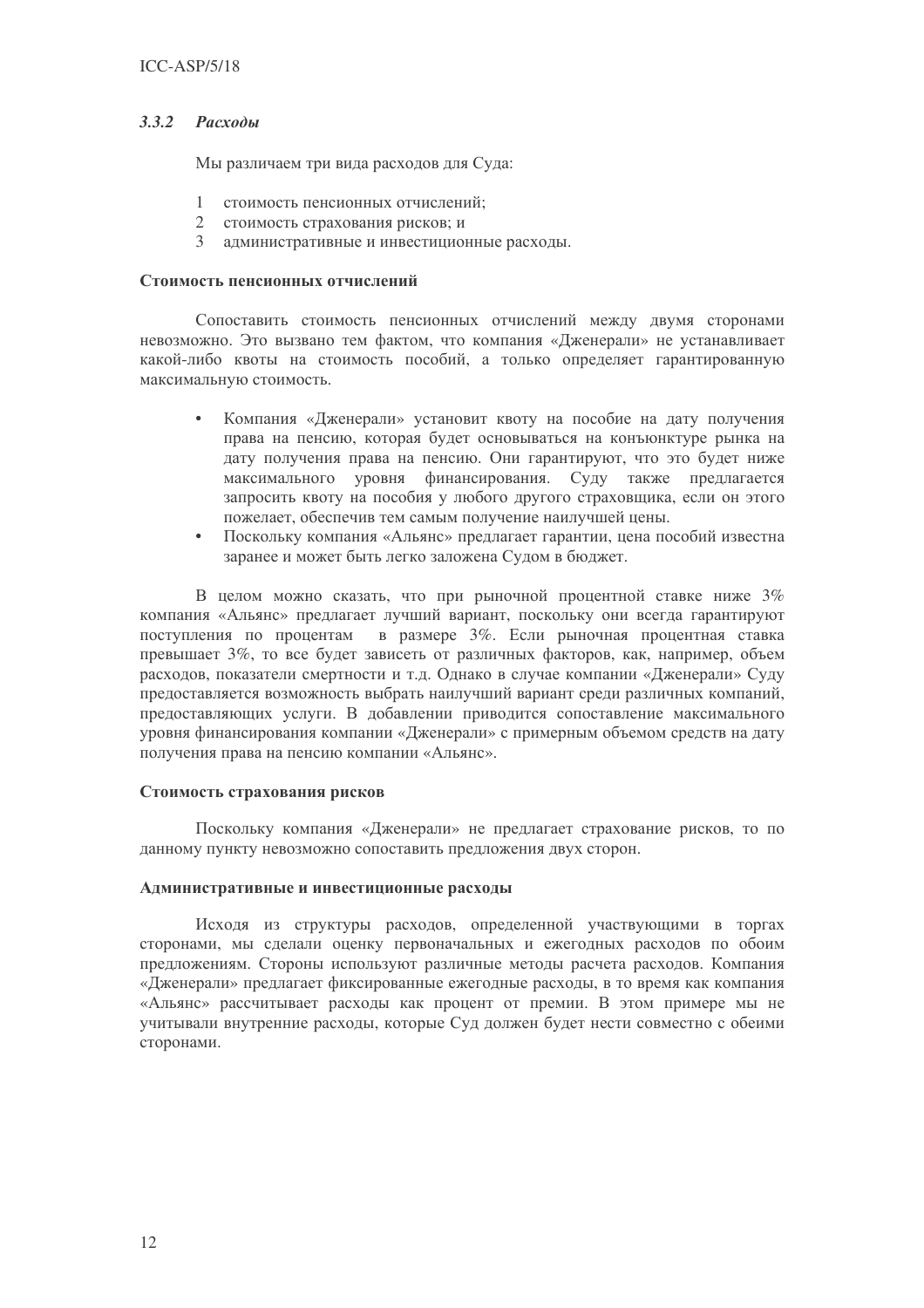| Пример расходов:<br>Допущения<br>Прибыль на инвестиции<br>Ежегодная премия<br>Первоначальная<br>единовременная выплата | $4\%$<br>2 000 000<br>6 500 000     |         |                             |        |
|------------------------------------------------------------------------------------------------------------------------|-------------------------------------|---------|-----------------------------|--------|
| Расхолы                                                                                                                | «Альянс»                            |         | «Дженерали»                 |        |
|                                                                                                                        | По контракту                        | Оценка  | По контракту                | Оценка |
| Первоначальные расходы                                                                                                 | Единовременная выплата в размере 3% | 195 00  | 50 000                      | 50 000 |
| Ежегодные расходы на<br>инвестиции (*<br>Ежегодные административные                                                    | 0,3% от инвестированных средств     | 25 500  | 5% от прибыли на инвестиции | 17 000 |
| расходы                                                                                                                | 7% от премий                        | 140 000 | 70 000                      | 70 000 |
| Всего ежегодные расходы                                                                                                |                                     | 165 500 |                             | 87 000 |
| (* подсчитано для капитала в размере 6 500 000 + 2 000 000                                                             |                                     |         |                             |        |

Расходы по пенсионному плану не ограничиваются суммами, взимаемыми страховщиком. В обоих случаях МУС придется активно участвовать в реализации пенсионного плана. Суду необходимо будет выполнять определенные задачи, включая:

- связь со страховщиком по вопросам изменений в составе участников;
- готовность отвечать на вопросы судей.

Если Суд решит принять предложение компании «Дженерали», возникнет ряд дополнительных задач, включая:

- участие в установлении уровней взносов и допустимости рисков;
- участие в изменении уровней взносов, если судья скончается или потеряет трудоспособность: и
- участие в запрашивании информации у различных страховщиков относительно даты получения права на пенсию.

При сопоставлении объема расходов в предложениях различных участников торгов мы рекомендуем Суду учитывать дополнительные ресурсы, которые ему потребуются для осуществления пенсионного плана. Поэтому Суду необходимо произвести оценку того, сколько времени ему потребуется для выполнения предполагаемых обязанностей и каковы будут соответствующие расходы.

Поскольку предложение компании «Дженерали» предполагает участие Суда, мы полагаем, что внутренние расходы Суда будут выше в случае компании «Дженерали», чем в случае компании «Альянс». С другой стороны, административные расходы в случае «Альянс» выше.

#### $\blacktriangle$ . Резиме

### Процесс

- На первом этапе нашего исследования мы поинтересовались у семи страховщиков и трех брокеров, могут ли они представить предложения по пенсионному плану для судей. Положительно ответили пять страховщиков и два брокера.
- Поскольку брокеры предложили точно те же услуги, которые уже предлагает компания ЭЯА, их попросили не представлять предложения.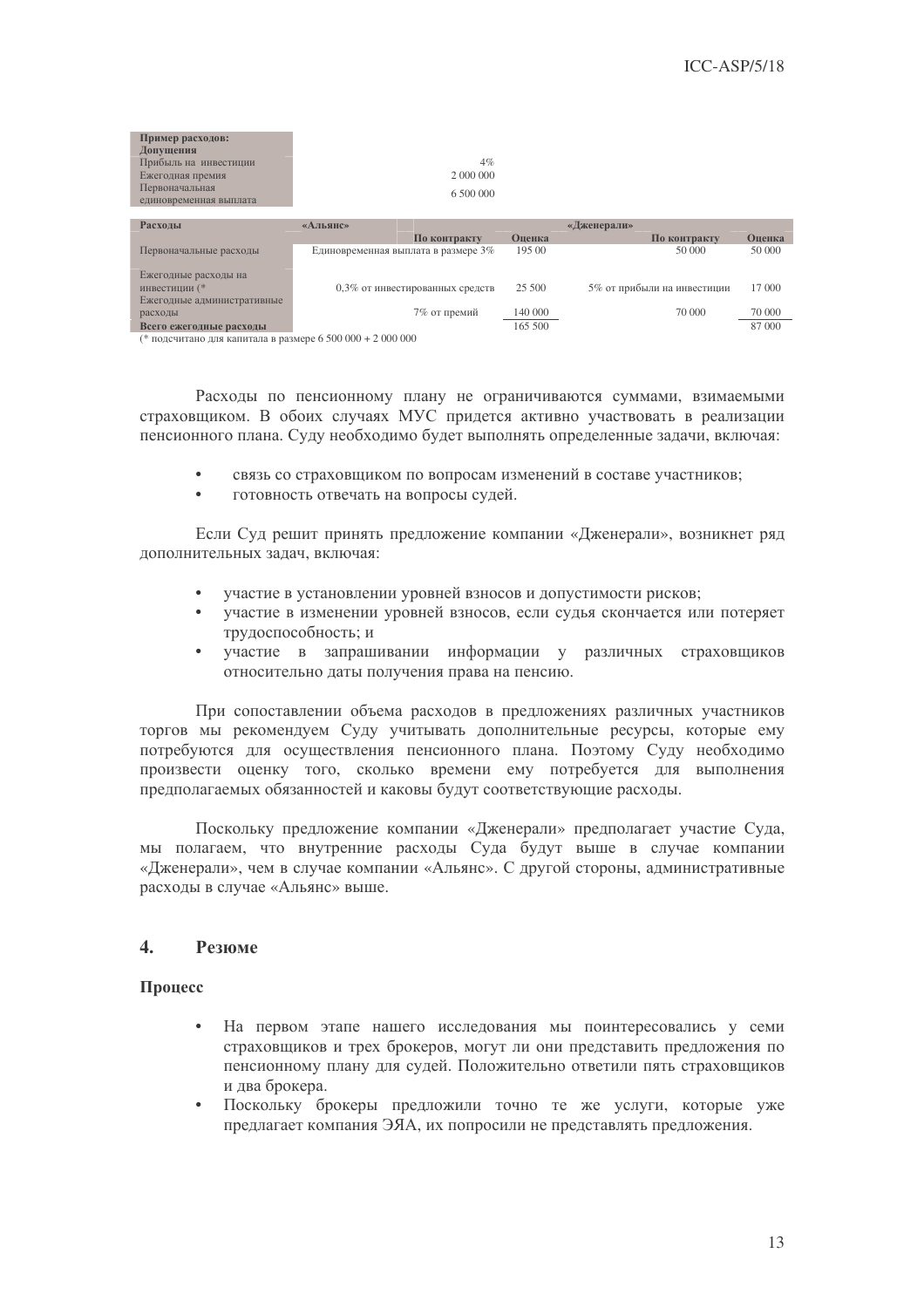Поскольку пенсионный план Суда для судей является необычным для голландского рынка, голландские пенсионные страховщики «Дельта Ллойд», «Натионале - Недерланден» и «АЕГОН» не смогли представить предложения.

### Представленные предложения

- Компания «Альянс» предлагает комплексное решение, когда пенсионный план осуществляется страховщиком и все риски покрываются страховщиком. Участие Суда ограничено. Любая прибыль на инвестиции свыше 3,3% будет возвращаться Суду.
- Компания «Дженерали» предлагает решение, когда страховщик гарантирует максимум по рискам для МУС и минимальную прибыль на инвестиции. В этих пределах Суд может принять решение, как финансировать пенсии. Краткосрочные риски смерти и потери трудоспособности не страхуются; предполагается, что Суд будет покрывать потери вследствие смерти и потери трудоспособности за счет будущих или прошлых прибылей. Компания «Дженерали» указала, что, как она ожидает, это решение в долгосрочной перспективе будет выгодно для Суда.
- Судя по предложению, компания «Ахмеа» не в состоянии выполнить требования Суда.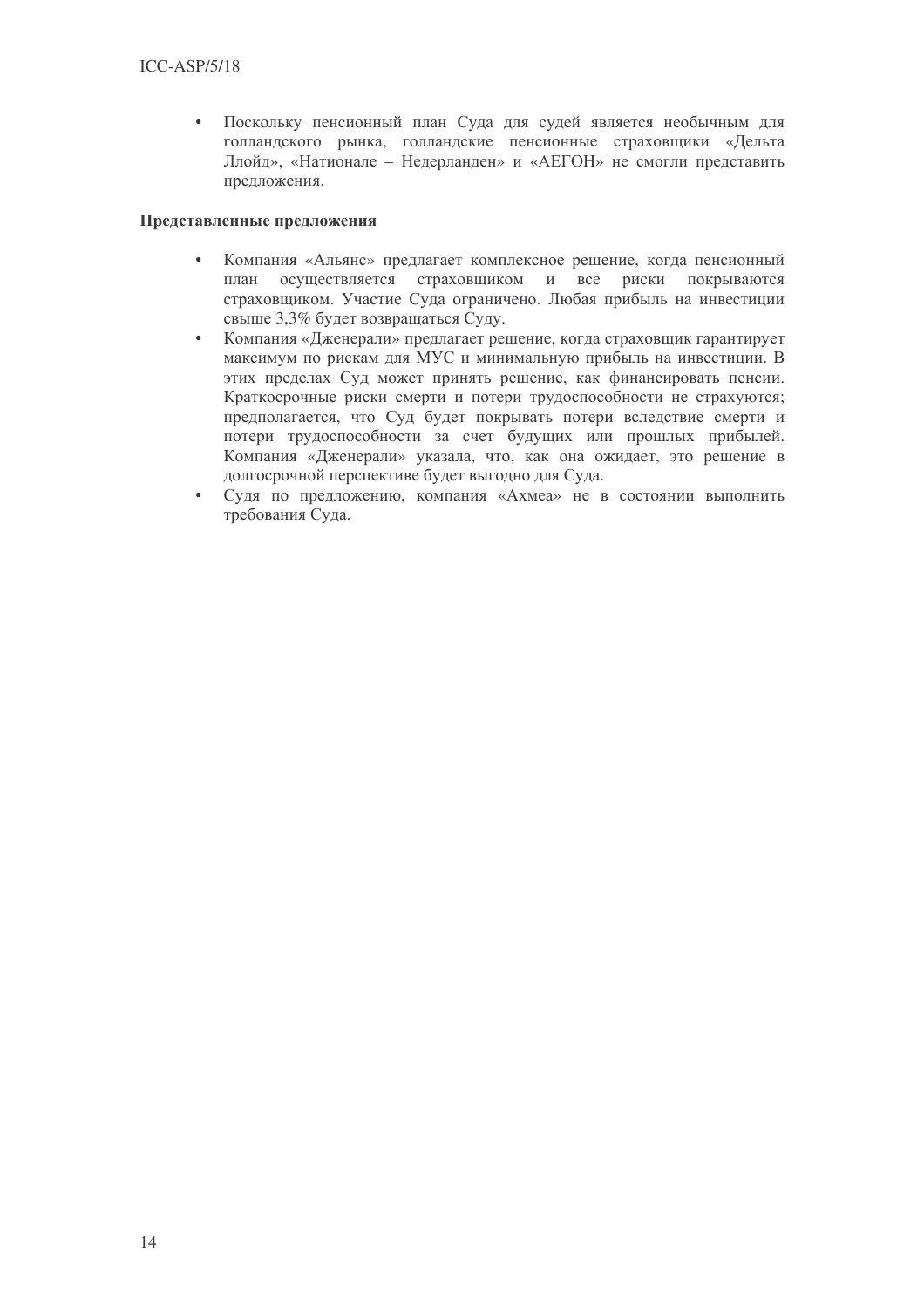# Добавление 1 - Сопоставление предложений

|                                                                         | Компания «Альянс»                                                                                                                  | Компания «Дженерали»                                                                                                                                               |
|-------------------------------------------------------------------------|------------------------------------------------------------------------------------------------------------------------------------|--------------------------------------------------------------------------------------------------------------------------------------------------------------------|
| Срок контракта                                                          | 5 лет.                                                                                                                             | Открытая продолжительность с<br>оговоркой о прекращении действия<br>для обеих сторон. Ликвидация фонда<br>УД займет до 24 месяцев.                                 |
| Риски                                                                   |                                                                                                                                    |                                                                                                                                                                    |
| Пенсия при выходе в отставку<br>$( \Pi O )$                             | Гарантируются пенсии, по<br>которым выплачиваются<br>премии.                                                                       | Гарантируется максимальный уровень<br>финансирования.                                                                                                              |
| Пенсия для вдов/вдовцов (ПВ)<br>до даты получения права на<br>пенсию    | Гарантируется путем выплаты<br>премии за риск.                                                                                     | Риск для Суда, гарантируется<br>максимальный уровень<br>финансирования.                                                                                            |
| Пенсия для вдов/вдовцов (ПВ)<br>после даты получения права на<br>пенсию | Гарантируются пенсии, по<br>которым выплачиваются<br>премии.                                                                       | Гарантируется максимальный уровень<br>финансирования.                                                                                                              |
| Пенсия по трудоспособности<br>(HH)                                      | Гарантируется путем выплаты<br>премии за риск.                                                                                     | Риск для Суда, гарантируется<br>максимальный уровень<br>финансирования.                                                                                            |
| Финансирование и расходы                                                |                                                                                                                                    |                                                                                                                                                                    |
| Финансирование                                                          | По - единые премии, ПВ, ПН и<br>ПС - с помощью ежегодных<br>возобновляемых премий за<br>риск на основе изложенных<br>ниже тарифов. | Регулярные взносы или разовые<br>суммы. Суд может принять решение<br>относительно уровня премии.                                                                   |
| Тарифы                                                                  | ПО: GBM/V 8085 -5/-6 3%.<br>ПВ, ПС GBM/V 9095 0/0,<br>ставка по облигациям на<br>10 лет -/- 0,25%, ПН премия<br>6%.                | Используется для максимального<br>уровня финансирования. Таблица<br>смертности Соединенного<br>Королевства, «Серия 92» никаких<br>корректировок по возрасту.       |
| Гарантированная процентная<br>ставка (ПО)                               | 3% (пособия гарантируются).                                                                                                        | Гарантированная ставка процента<br>может ежегодно обновляться (2% на<br>2006 год). Гарантированный<br>максимальный уровень<br>финансирования.                      |
| Первоначальные расходы                                                  | 3% от единовременной суммы.                                                                                                        | 50 000 евро                                                                                                                                                        |
| Ежегодные административные<br>расходы                                   | 7% от единых премий и<br>премий за риск.                                                                                           | 70 000 евро                                                                                                                                                        |
| Инвестиционные расходы                                                  | Плата за управление<br>инвестициями в облигации<br>составляет 0,3%.                                                                | Плата за управление инвестициями<br>составляет 5% от прибыли от<br>инвестиций.                                                                                     |
| Участие в прибыли                                                       | Никакого участия в<br>технических поступлениях.<br>Прибыль по процентам сверх<br>3,3% поступает МУС.                               | Все технические и процентные<br>поступления и потери относятся на<br>счет МУС. 95% от поступлений от<br>инвестиций сверх гарантированной<br>прибыли поступает МУС. |
| Условия прекращения действия<br>после истечения срока<br>контракта      | У судьи есть выбор -<br>перевести чистый резерв<br>новому страховщику или<br>оставить сумму пенсии у<br>компании «Альянс».         |                                                                                                                                                                    |
| Отказ от УП, принятие УВ                                                | Индивидуальное право<br>отказаться в любое время.                                                                                  | В предложении не предусматривается<br>вариант УВ. В момент истечения<br>срока действия можно сделать выбор.                                                        |
| Инвестиционный выбор УП                                                 | Ограниченный выбор,<br>главным образом<br>правительственные облигации.                                                             | Облигации.                                                                                                                                                         |
| Инвестиционный выбор УВ                                                 | Много различных фондов.                                                                                                            | В предложении не предусматривается<br>вариант УВ.                                                                                                                  |
| Международные пенсионные<br>выплаты                                     | Через глобальную сеть AGF и<br>«Альянс».                                                                                           | Находящийся в Гернсейе<br>международный страховщик с<br>многолетним опытом международных<br>пенсионных выплат.                                                     |